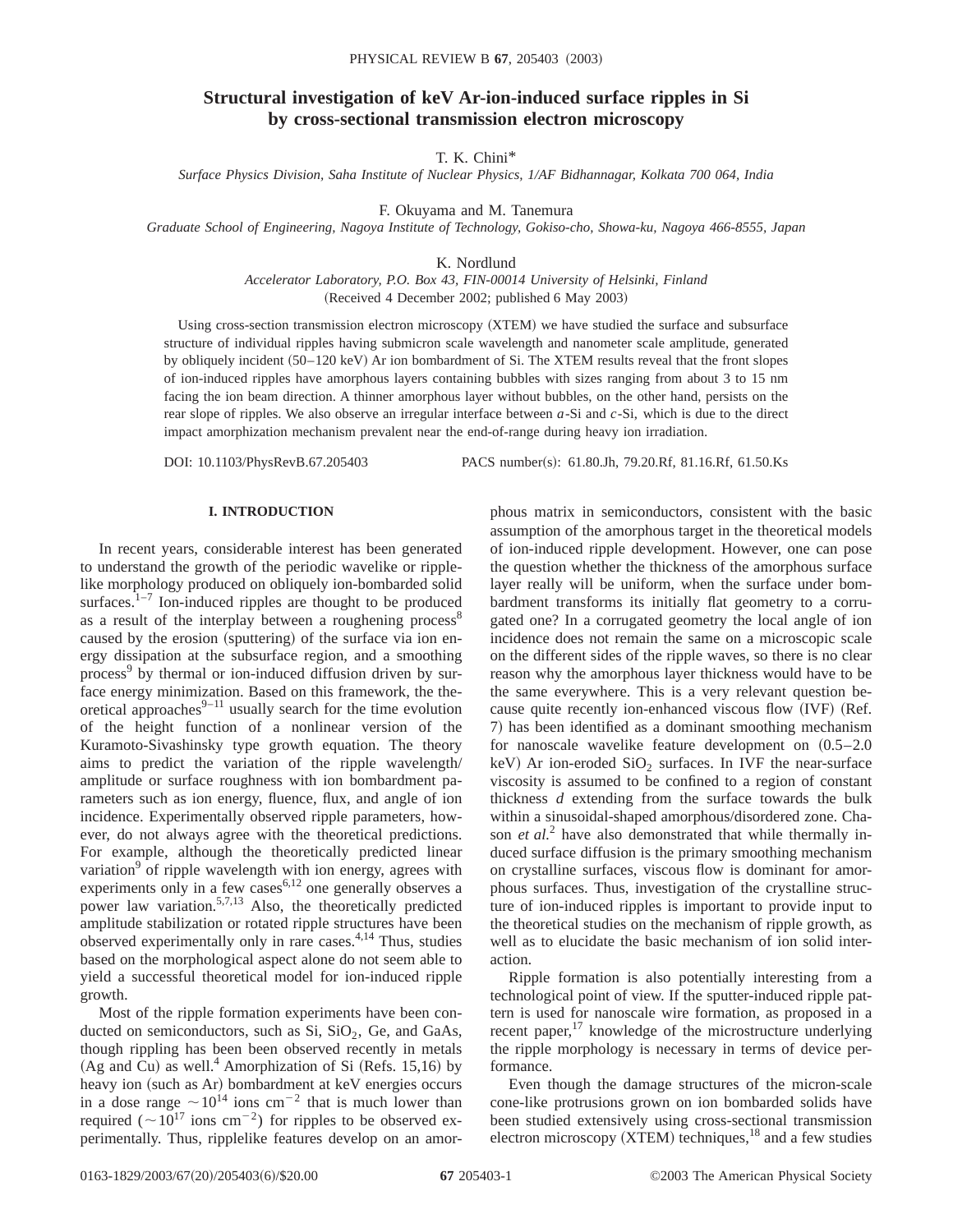on ion-induced nanoscale patterns have been performed,<sup>19,20</sup> there are to our knowledge no studies on the microscopic damage structure of the medium keV heavy ion-induced ripple feature formation. In the present paper we focus on XTEM structural investigation of the ripples produced following Ar ion  $(50-120 \text{ keV})$  bombardment in Si.

## **II. EXPERIMENTAL**

For ripple generation, small pieces (10 mm $\times$ 10 mm) of samples cut from a one-side mirror polished,  $p$  type  $Si(100)$ wafer of about 465  $\mu$ m thickness, were bombarded with focused (typical beam spot of 1.5 mm $\times$  2.5 mm)  $^{40}Ar^+$  beam delivered from a 200 keV high current ion implanter (Danfysik) which is described in detail elsewhere.<sup>21</sup> The angle of ion incidence with respect to the surface normal of the samples was kept at 60°, and the energy of the ion bombardment varied in the 50–140 keV range with a fixed fluence of  $10^{18}$  ions cm<sup>-2</sup>, while the flux was maintained at  $\sim$ 30–40  $\mu$ A cm<sup>-2</sup>.

The samples were clamped onto a copper block heat sink, and a negatively biased  $(-160 \text{ V})$  stainless steel box shielded the target to suppress secondary electrons generated by ion bombardment. The clamping arrangement did not ensure good thermal contact with the copper block. Under the present bombardment parameters, substantial progressive heating of the Si target occurred during irradiation. The rise in temperature was estimated to be around  $150-200$  °C.

To obtain homogeneous irradiation, the focused beam was scanned with a magnetic *x*-*y* sweeping system and passed through a circular aperture (diameter of  $4 \text{ mm}$ ) that defined an elliptical beam spot on the sample. The vacuum in the implantation chamber during irradiation remained in the  $10^{-7}$  mbar region. After irradiation, erosion depth was measured with a DEKTAK II profilometer, and the Ar concentration profiles inside a few selected samples with Rutherford Backscattering (RBS).

The morphology of the ion sputtered surfaces was checked by atomic force microscopy (AFM) in contact mode under ambient condition as described earlier.<sup>13,21</sup> Structural damage of the morphological features developed in the bombarded region was characterized by cross-sectional transmission electron microscopy (XTEM) in a JEM-2000EX (JEOL) TEM operating at 200 keV. The specimens for XTEM were prepared by the standard ion milling technique using  $Ar^+$ beam of 3 keV for prethinning in the first stage and 1.5 keV in the final processing. It should be noted that the structures observed in the TEM and described in this paper are in no case attributable to the action of the ion beam used in the thinning procedure.

#### **III. RESULTS**

Figure 1 shows representative AFM images corresponding to the morphology of the samples bombarded by Ar ions at 50 and 120 keV. Ripple topographies clearly visible in the images are oriented perpendicular to the projection of the ion beam onto the surface (arrows indicate ion beam projection). The mean wavelength (*l*) of the ripples estimated from the



FIG. 1. AFM micrographs of Si bombarded by  ${}^{40}Ar^+$  at two energies  $(a)$  50 keV and  $(b)$  120 keV. Arrows alongside the micrographs indicate the ripple orientation with respect to the projection of the ion beam.

AFM images under the present experimental condition has been shown in our recent study<sup>13</sup> to lie in the range  $\sim$  700–1000 nm, while the mean amplitude range was in the 90–140 nm. We have also demonstrated that  $l \sim E^{0.45}$  in the ion energy  $(E)$  range 50–140 keV.

The same 50 and 120 keV samples observed by AFM were used for XTEM investigation. The XTEM images from low to high magnification of the samples bombarded at 50 and 120 keV are displayed in Figs. 2 and 3, respectively. The sinusoidal-shaped wave pattern of the surface ripples are distinct in the low magnification XTEM images of Fig.  $2(a)$  and Fig.  $3(a)$  (inset). The values of the ripple amplitude and wavelength estimated from the XTEM images are slightly higher than those deduced from the AFM images. This is because the ripple wavelength varies in different parts of the bombarded region, as seen from the representative Fig. 1. Based on many AFM scans taken from different parts of the bombarded region, we have measured the mean wavelength for the 50 keV sample as 680 nm and that for 120 keV as 940 nm (with  $\sim$ 2% uncertainty). The electron-transparent thin regions (prepared by ion milling) of the rippled samples from where the TEM data is taken are quite small, however, and situated at arbitrary locations. For the 50 keV sample the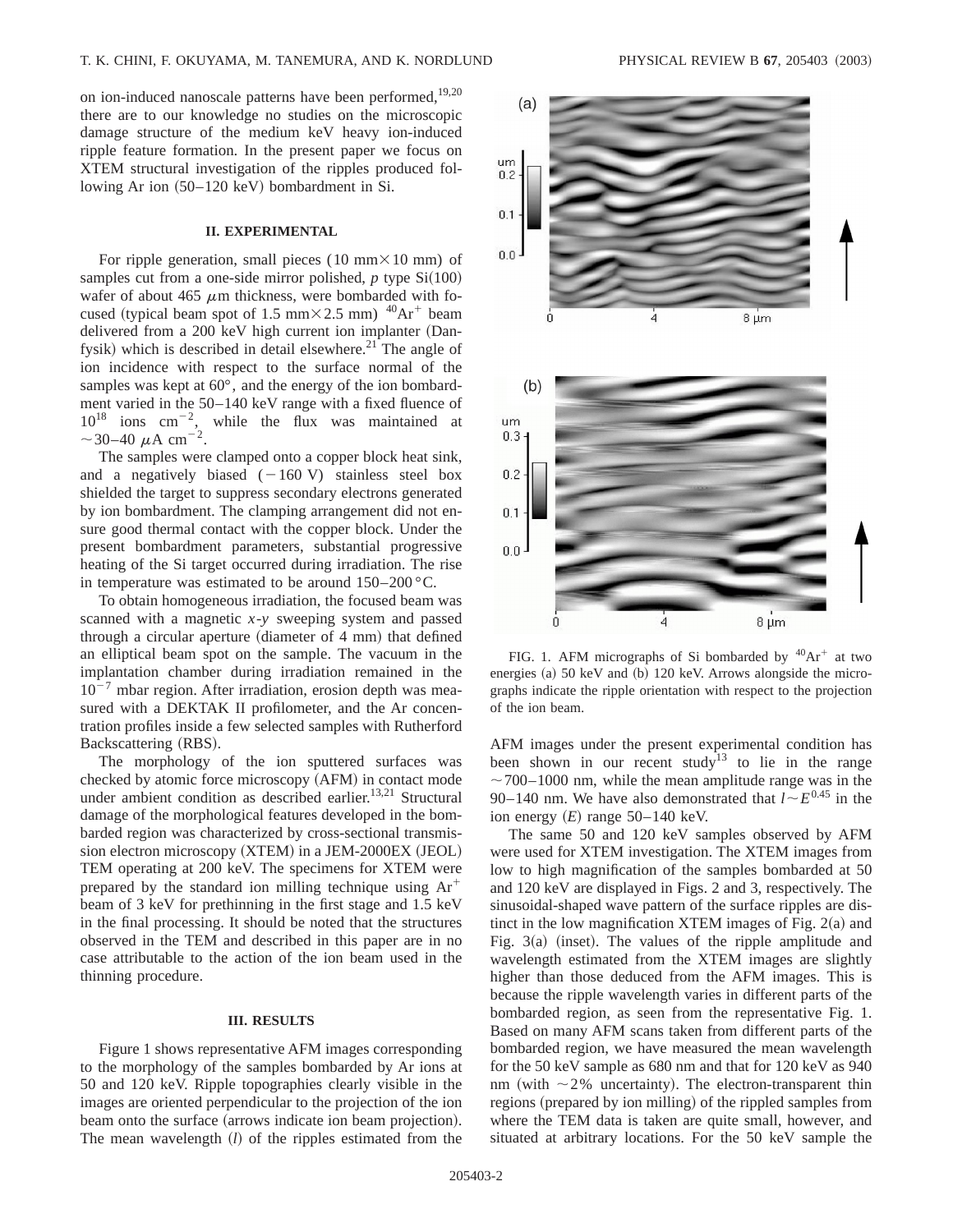

FIG. 2. Cross-sectional TEM image of the Si surface sputtered with a 50 keV  $^{40}Ar^{+}$  beam. (a) low magnification image and (b) medium magnification image of one of the wave cross-sections from panel (a).  $(c)$  High magnification image of the encircled region 1 of panel (b).  $T_{am}$  represents the highest thickness of the continuous amorphous surface layer on the front slope with respect to the ion beam. On the front slope cavity/bubble-like features are discernible. (d) HRTEM image of the encircled region 2 of the wave cross section of panel (b). Continuous amorphous phase where  $\{111\}$  lattice fringes are clearly observed.

TEM image happens to have been taken from one of the regions of the AFM image  $(Fig. 1)$  where the ripple wavelength locally is large. The overall agreement between the AFM and TEM wavelengths for the 120 keV sample is better. The difference in the ripple *amplitude* deduced between the AFM and TEM images may be attributable to the tip convolution effects of AFM.

The outer surface layer of the sinusoidal ripples shows TEM contrast typical of an amorphous phase, which is separated by a thin line of dark contrast from the crystalline bulk phase. That the surface layer is indeed amorphous is confirmed by Fourier transform imaging (not shown here) of a high-resolution (HR) image to be discussed later. The TEM images also indicate that the thickness of the outer amorphous layer of the ripples formed at 120 keV is almost double that at 50 keV. Thus, for the fixed ion dose employed here, the thickness of the amorphous zone at the surface of ripples increases with the energy of the bombarding ion. Interestingly, the thickness of continuous amorphous layer varies over the rippled surface. The amorphous layer on the front slope of the ripple in the ion beam direction is thicker than at the rear slope, as seen in the medium- and highmagnification XTEM images [Figs.  $2(b) - 3(a)$  and Figs.  $2(c)$ –3(b)]. The thickness of the amorphous layer on the front slope of the ripple, in the ion beam direction, is  $\sim$ 130 and  $\sim$  266 nm at 50 and 120 keV, respectively. The thinner amorphous layer on the rear slope of the ripples at the corresponding energies has a thickness of  $\sim$  54 and  $\sim$  92 nm at



FIG. 3. Cross-sectional TEM image of the Si surface sputtered with 120 keV  $^{40}Ar^{+}$  beam. (a) medium magnification image of an individual wave. Inset: low magnification image. (b) High magnification image from the encircled region 2 of the wave from panel  $(a)$ .  $(c)$  HRTEM image of the encircled region 1 of the wave cross section of panel (a). Nanocrystallites on the amorphous side of the a/c interface are indicated by arrowheads.

50 and 120 keV, respectively. Formation of such a continuous amorphous zone with variable thickness on the ionbombarded Si surface has not been reported to date.

Careful inspection of the TEM images [Figs. 2(b)–3(a)] reveals a cavity or porouslike features within the amorphous matrix at the front slope of the ripples. Such features are not prominent on the rear slope. The presence of Ar bubbles in the amorphous phase of the as-implanted Si has been reported<sup>15,16</sup> in a wide energy region  $(5-150 \text{ keV})$  even in the moderate dose range  $10^{15} - 10^{16}$  ions cm<sup>-2</sup>. At the high dose of  $10^{18}$  ions cm<sup>-2</sup> employed in the present case, most of the cavities are thus believed to be filled with Ar gas and thus are called Ar bubbles hereafter. However, it should mentioned that for high-dose keV bombardment, the implanted Ar is expected to be present both atomically dispersed and in the form of bubbles. $^{22}$ 

The black encircled region 2 of the single wave cross section from the TEM image of Figs.  $2(b)$  and  $3(a)$  is enlarged in the TEM image of Figs.  $2(c)$  and  $3(b)$  to show that the concentration and size of the bubbles vary with depth while proceeding from the surface towards the  $amorphous(a)/crystalline(c)$  interface. The transition region between the presence and the absence of bubbles appears to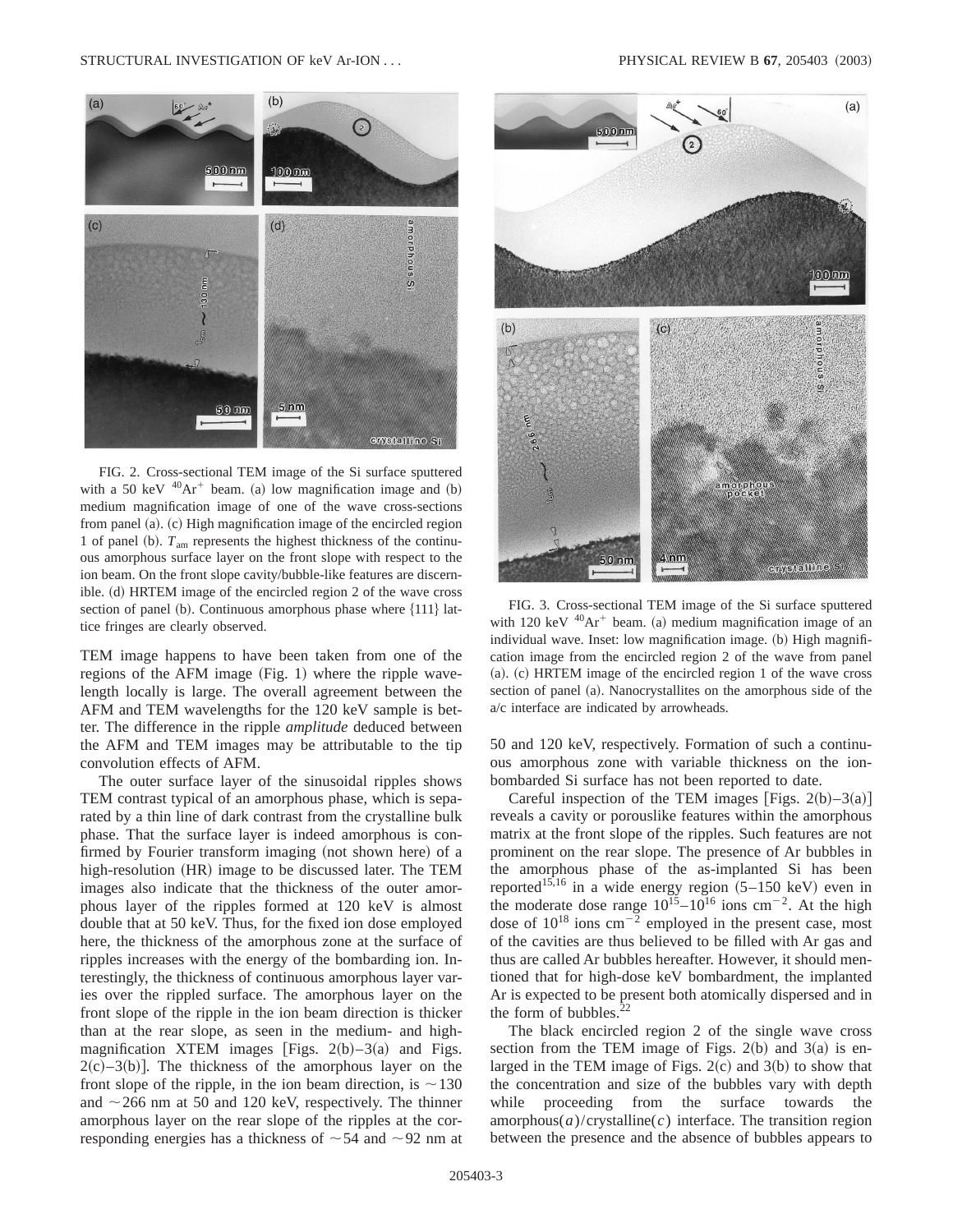

FIG. 4. Schematic diagram showing the structure and morphology of a wave/ripple feature obtained from the TEM images of the present ripple studies.

be more or less sharp for both 50 and 100 keV bombardment. The bubbles exhibited spherical shapes and ranged in diameter from  $\sim$  5 up to  $\sim$  11 nm for the sample at 50 keV Ar bombardment. The maximum bubble diameter is  $\sim$  16 nm at 120 keV bombardment, exhibiting an increasing trend in bubble size with ion energy. The smallest detectable size of the bubbles observed in the present experiment is  $\sim$  3 nm. The overall bubble number density is  $\sim 5 \times 10^{11}$  cm<sup>-2</sup>.

That the outer layer of ripples is amorphous and the inner core is crystalline was confirmed by high resolution transmission electron microscopy (HRTEM). HRTEM images of the white encircled region 1 from Fig.  $2(b)$  (50 keV Ar bombardment) and Fig.  $3(a)$  (120 keV Ar bombardment) are presented in Figs. 2(d) and 3(c). The  $\{111\}$  lattice fringes are distinctly visible in the inner part of the ripples, showing that the crystalline structure of the inner core is the same as that of the substrate silicon. The transition from the amorphous to the crystalline phase is separated by rough interfaces, the roughness being pronounced at higher energy, namely for the sample bombarded at 120 keV. At the (*a*/*c*) interface, a few crystalline zones having a dimension of  $\sim$  5 nm or nanocrystallites [shown by arrowheads in Fig. 3(c)] are left on the *a*-Si side, and a few amorphous pockets of comparable dimension are visible on the *c*-Si side.

#### **IV. DISCUSSION**

We now discuss the structure of the amorphous surface layer. Its complex character, consisting of a near-surface layer with a high density of Ar bubbles as well as an irregular-shaped amorphous-crystalline (*a*/*c*) interface at the back side, has to our knowledge not been examined in detail before.

It is first necessary to understand the geometry of the ripples (waves) to be able to understand the underlying structural damage. The ripple geometry can be determined directly from the XTEM images (Figs.  $2-3$ ). The ripple cross section shown schematically in Fig. 4 is in the form of a symmetrical triangle with side angles of about  $30^{\circ}$  (derived directly from the TEM micrograph). This has developed from the initially flat surface when the ion incident angle with respect to the flat surface normal  $(n_1$  in Fig. 4) was  $\theta$  $=60^{\circ}$ . The direction of the ion beam in Fig. 4 will be reversed for the bombardment at 120 keV. From the ripple geometry, the local ion incidence angles with respect to local surface normals (denoted as  $n_2$  and  $n_3$  in Fig. 4) on the front and rear slope are  $\theta_f = (\theta - 30^\circ) = 30^\circ$  and  $\theta_r = (\theta + 30^\circ)$  $=90^{\circ}$ , respectively.

## **A. Continuous amorphous surface layer with variable thickness and bubble formation**

The variation in the penetration depth of the ions, caused by the different local angles of incidence, on the surface of the two slopes of the wave morphology (see Fig. 4) seems to be responsible for the variation in the thickness of the outer amorphous layer.

The observed amorphous thickness can be compared with that calculated from the well known Monte Carlo ion simulator code TRIM (Ref. 23) as follows. For very high fluence heavy ion irradiation such as that used here, the amorphous layer thickness can be estimated from data in Ref. 24 as the maximum of the ion range distribution  $R_{\text{max}}$ , which is calculated as the mean range plus 3 times the straggling. As the Ar beam angle of incidence is  $\sim 30^{\circ}$  (from Fig. 4) on the front slope of the ripple, the thickness of the amorphous layer on the thicker side can be assumed as  $R_{\text{max}} \times \cos(30^{\circ})$ (along the local surface normal). On the other hand, on the thinner side (the rear slope of the ripple), the beam comes in almost parallel to the surface. The thickness of the amorphous zone can here be estimated by the radial range of the ions plus 3 times the radial straggling  $R_{\text{rad,max}}$ .

For 50 keV Ar ions we obtain from TRIM  $R_{\text{max}}$  $\times$ cos(30°)  $\approx$  110 nm and  $R_{rad,max}$  $\approx$  65 nm. This compares well with the experimentally observed thickness of the amorphous layers of about 130 and 54 nm on the front and rear slope of the ripples. Similarly, for 120 keV Ar we obtain  $R_{\text{max}} \times \cos(30^\circ) \approx 240 \text{ nm}$  and  $R_{\text{rad,max}} \approx 130 \text{ nm}$ , which again compares well with the experimental thickness of the amorphous zone of about 270 and 96 nm, respectively. The values for  $R_{rad, max}$  somewhat overestimate the thickness of the rear slope amorphous zone, probably because at grazing incidence many Ar ions are reflected from the surface, thus reducing the effective dose.

We will now discuss the causes of the bubble formation. It is well known that under noble gas ion bombardment of a solid in the keV energy range, the surface is eroded due to the removal of target atoms from the vicinity of the surface by the sputtering process. Simultaneously the projectile is implanted in the subsurface region. There it comes to rest after loosing its energy through collisions with target atoms. As the bombardment proceeds, some of the previously implanted noble gas atoms are released from the solid. The sputter-eroded surface eventually reaches the corresponding implanted layer, limiting the retention of the implanted noble gas atoms in the solid. However, after longer exposure to the beam, namely, at high fluence, a steady state or saturation condition is reached when the concentration of implanted atoms remains constant even with further bombardment. For normally incident ion beams, an earlier study<sup>25</sup> has estab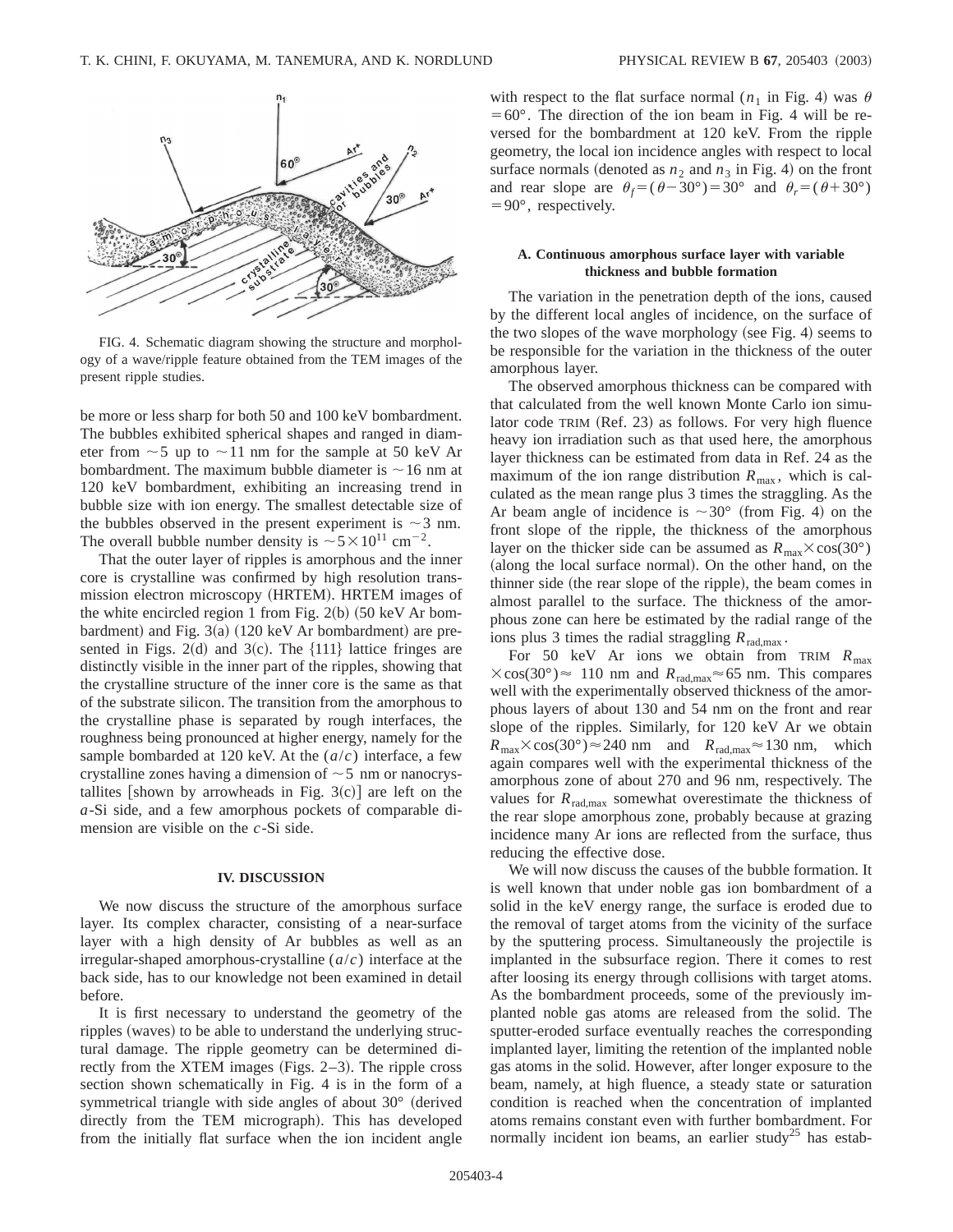lished that the saturation fluence lies around  $10^{17}$  ions cm<sup>-2</sup> for the Ar-Si combination in the 10 to 140 keV energy region, and the build-up of a high argon pressure may induce bubble/blister formation. The saturation fluence for an obliquely incident ion beam (as in the present case) is expected to be lower than for a normally incident beam. The total erosion depth was about 3.2  $\mu$ m in the 50 keV case and around 1.3  $\mu$ m in the 120 keV case. This is much more than the thickness of the amorphous zones, indicating that the steady state has indeed been reached. From the RBS measurements of the sputtered area of the present samples we found a nearly Gaussian profile of the implanted Ar atoms. The peak Ar concentration is  $\sim 10^{20}$  atoms cm<sup>-3</sup> located at a depth of  $\sim$  32 nm, while the areal densities of Ar is  $\sim$  10<sup>17</sup> atoms  $cm^{-2}$  in the surface region.

It is well known that Ar has low mobility in Si. Thus, the bubble formation in the present case must have taken place during the bombardment process. The bubble formation can be initiated at vacancies known to exist in irradiated amorphous Si.26 The reason the large size bubbles are localized at a depth shallower than the Ar projected range at the front slope of the ripple is related to the high amount of erosion, which makes the Ar closer to than expected to the surface from a simple range calculation.

An ion beam hitting at  $\sim 30^{\circ}$  with respect to the local surface normal on the front slope of ripple will penetrate deeper in the bulk than the ions hitting the rear slope at near grazing angle. Moreover, as noted above at grazing incidence, a large fraction of the Ar ions are reflected from the surface. As a result, the Ar concentration and hence bubble formation is much more pronounced on the thicker front slope than on the thinner rear slope (Figs.  $2-3$ ). That the Ar bubble formation at near grazing ion incidence is reduced has also been reported by another group.<sup>16</sup>

#### **B.** Amorphous-crystalline  $(a/c)$  interface

The fact that Si may be rendered amorphous when subject to room temperature keV energy Ar irradiation is well known in the field of ion-solid interaction research. However, the nature of the amorphous-crystalline (*a*/*c*) interface produced is a key factor to explain the mechanism of amorphization prevalent in a particular bombardment condition. Ar ions with keV energies can directly amorphize fairly large regions of Si in a collision cascade induced by a single ion.<sup>27-30</sup> From comparison with previous molecular dynamics simulations, $30$  we estimate that an amorphous zone produced by a single Ar ion in a single subcascade can have an average diameter on the order of  $\sim$  3 nm, and in one dimension be at least 5 nm in size. An Ar ion with energies exceeding 20 keV will produce several amorphous zones in individual subcascades, most of which are spatially well separated [compare, e.g., with Fig.  $3$  in Ref.  $30$  and Fig.  $3(b)$  in Ref. 29].

The amorphization of Si proceeds usually both by direct impact and defect stimulated amorphization.<sup>31</sup> However, in the case of fairly heavy ions such as Ar, the direct impact amorphization mechanism will dominate close to the end of the ion range. The features seen at the interface in the TEM images for 50 and 120 keV Ar irradiation, Figs.  $2(d)$  and

 $3(c)$ , can thus be understood in a direct impact amorphization picture. The interface is formed near the end-of-range of the Ar ions. Each Ar ion will produce a few amorphous zones. The amorphization will then proceed in a stochastic manner: amorphous pockets are produced at random locations near the interface, so instead of a sharp interface, one is left with an irregular one. A few crystalline zones are left on the *a*-Si side, and a few amorphous pockets (produced by the individual ions with the deepest penetration) have been produced on the *c*-Si side. The size of the amorphous zones in Fig.  $3(c)$  corresponds well to the size of the amorphous regions seen in MD simulation, 3–5 nm.

At implantation doses higher than  $10^{16}$  ions cm<sup>-2</sup>, recrystallization is known to occur at temperatures higher than room temperature.<sup>32</sup> However, the estimated temperature rise during the present bombardment condition (mentioned in the experimental section) is much less than the  $550-600$  °C required to recrystallize<sup>33</sup> the continuous amorphous layer produced by the bombardment. Moreover, Cullis et al.<sup>34</sup> demonstrated that large quantities of Ar present in a damaged Si layer, as in the present experimental situation, can suppress the recrystallization.

### **V. CONCLUDING REMARKS**

In summary, using cross-sectional transmission electron microscopy (XTEM), a continuous amorphous layer extending far beyond the mean penetration depth of the ions has been observed in Si on the surface of the sinusoidal ripples produced by 50–120 keV argon bombardment at 60° incident angle. The amorphous layer on the front slope of the sinusoid facing the beam direction is much thicker than the amorphous layer residing on the opposite slope. Moreover, the thicker amorphous side is embedded with nanometersized bubbles. The irregular-shaped interface between *a*-Si and *c*-Si gives evidence that the direct impact amorphization mechanism is dominant for obliquely incident high-dose argon bombardment of silicon in the 50–120 keV ion energy range.

However, it is not clear how the local angle of ion incidence settles at a value differing by about 30° from the initial large angle of ion incidence in the present experiment. Additional studies on the damage structure evolution of the obliquely bombarded silicon as a function of bombardment time or fluence will be needed to understand the growth mechanism of the ion induced ripple itself, as well as the thickness variation of the disordered layer and bubble formation.

#### **ACKNOWLEDGMENTS**

T.K.C. acknowledges the generous financial support from the Association of International Education, Japan (AIEJ) for his short term visit to the Nagoya Institute of Technology, Japan for the XTEM work. He thanks Professor M. K. Sanyal and Professor S. R. Bhattacharyya for their encouragement in this work. T.K.C. also thanks Mr. Subir Roy, Mr. Abhijit Das, Mr. Souvik Banerjee, Mr. Chandan Roy, and Mr. Samir Basak of the Surface Physics Division for their